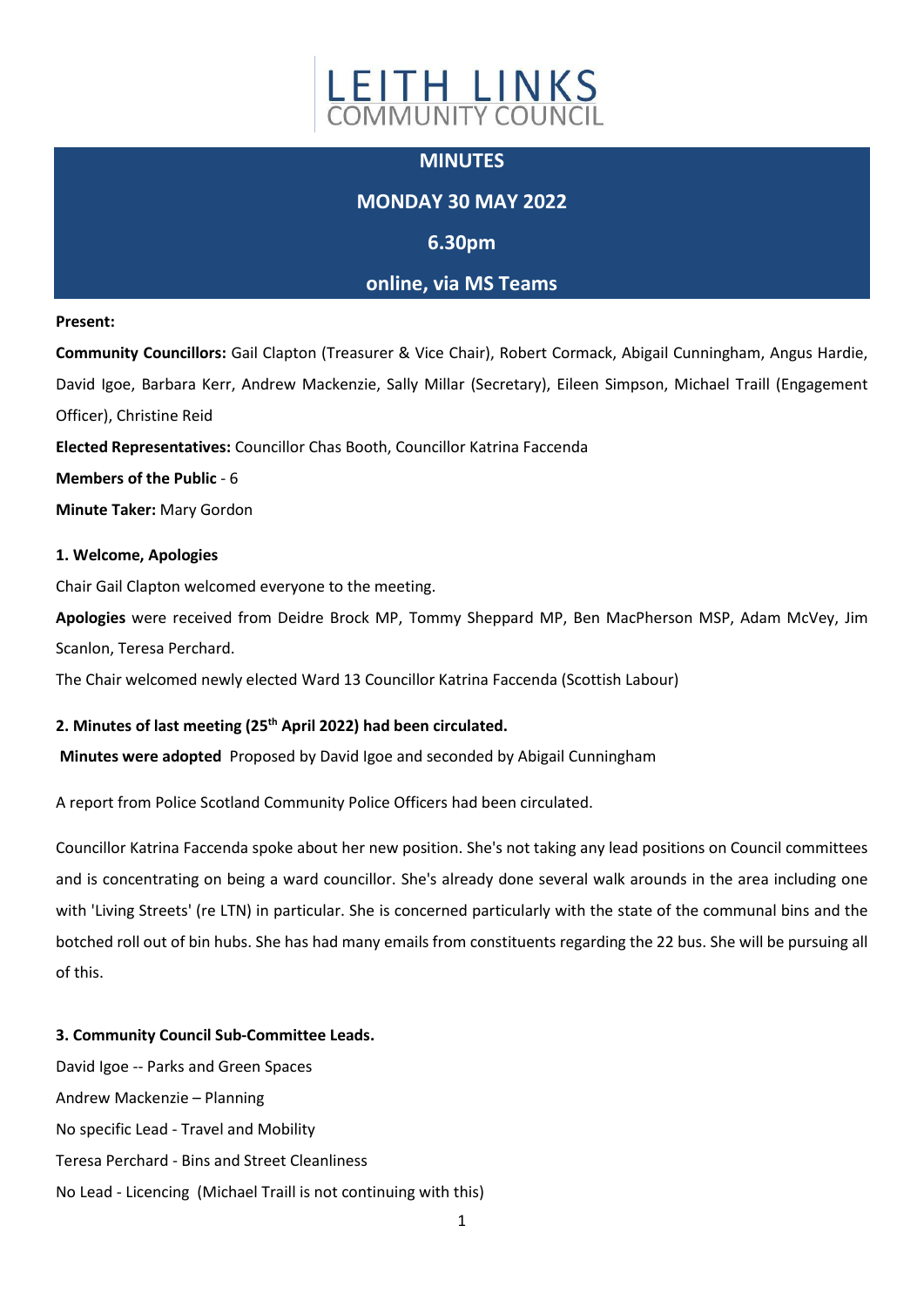#### **4. Update - Travel and Mobility - Lothian Buses**

Cllr. Chas Booth said he had also had lots of constituents contacting him regarding the 22 bus not coming to Leith. He's asked LB for a meeting about the withdrawal of the 22 from Leith, and about a the proposed service to the North of the Links to replace the 12. No response so far but has asked for a meeting with all 3 ward councillors and community councils.

Sally Millar thought LRT was very aware of the issue and reported from last month's meeting that Ben Ritchie seemed very positive 'in theory' - but a bus for the north side of the Links is unlikely before Spring next year due to financial revenue concerns and driver shortages, as well as tramworks. It was noted that no bus means there are issues of safety particularly for women at night having to walk across the Links. Concern about No 22 is that it is the only direct link between Leith and the west of the city: removing it means increased journey times and increased costs for passengers to have to change buses, and also making it more difficult for older and less able passengers who have to walk between bus stops. Another bus grievance is the lack of a service to the Western General Hospital when Leithers are generally referred there rather than to RIE.

Angus Hardie complained that the process for getting new routes was opaque, not an open and transparent process. LRT is apparently not accountable.

Other issues include diversions which are not highlighted at bus stops or on the app, making it very difficult for people to plan routes or know where to pick up a bus. There are astonishing delays on all journeys. Chrissie Reid reported 2 hours on a bus from Polwarth to Leith. She confirmed lack of bus to Western General Hospital is costing her a fortune in taxi fares as she is currently attending there for regular treatment sessions.

The CC agreed to make bus services a major focus of community engagement at the forthcoming Gala Day stall; a petition will be designed.

The whole transport system is broken due to road works, road closures, and tramworks. Most of the issues with the buses are not the fault of LB. The Council does not appear to coordinate over road works carried out by themselves, tramworks and third party companies, and do not enforce conditions about safety, time scales, alternative routes etc. Cyclists just have to try to avoid the most congested routes.

### **5.Other Updates**

*Licensing* **–** see item 3 - A response has been submitted ee the food and drink waggon on Leith Links but no response. Chas confirmed that the Licensing Committee has not been meeting regularly but he would enquire about what was happening. Also he will report about the opening date of the public toilets on Leith Links.

*Planning –* A Pre Application Notice (PAN) has been submitted regarding Forth Ports' plan for lots more new housing in the docks ('Harbour 31'). There is a 3 way meeting with the developer and the 2 community councils - Jim Scanlon will attend for LLCC. Edinburgh Council will gain about £1 million in Council Tax from this development, but for the local community, the big issue is lack of any new infrastructure - transport, education, doctors, dentists etc.. Again

2